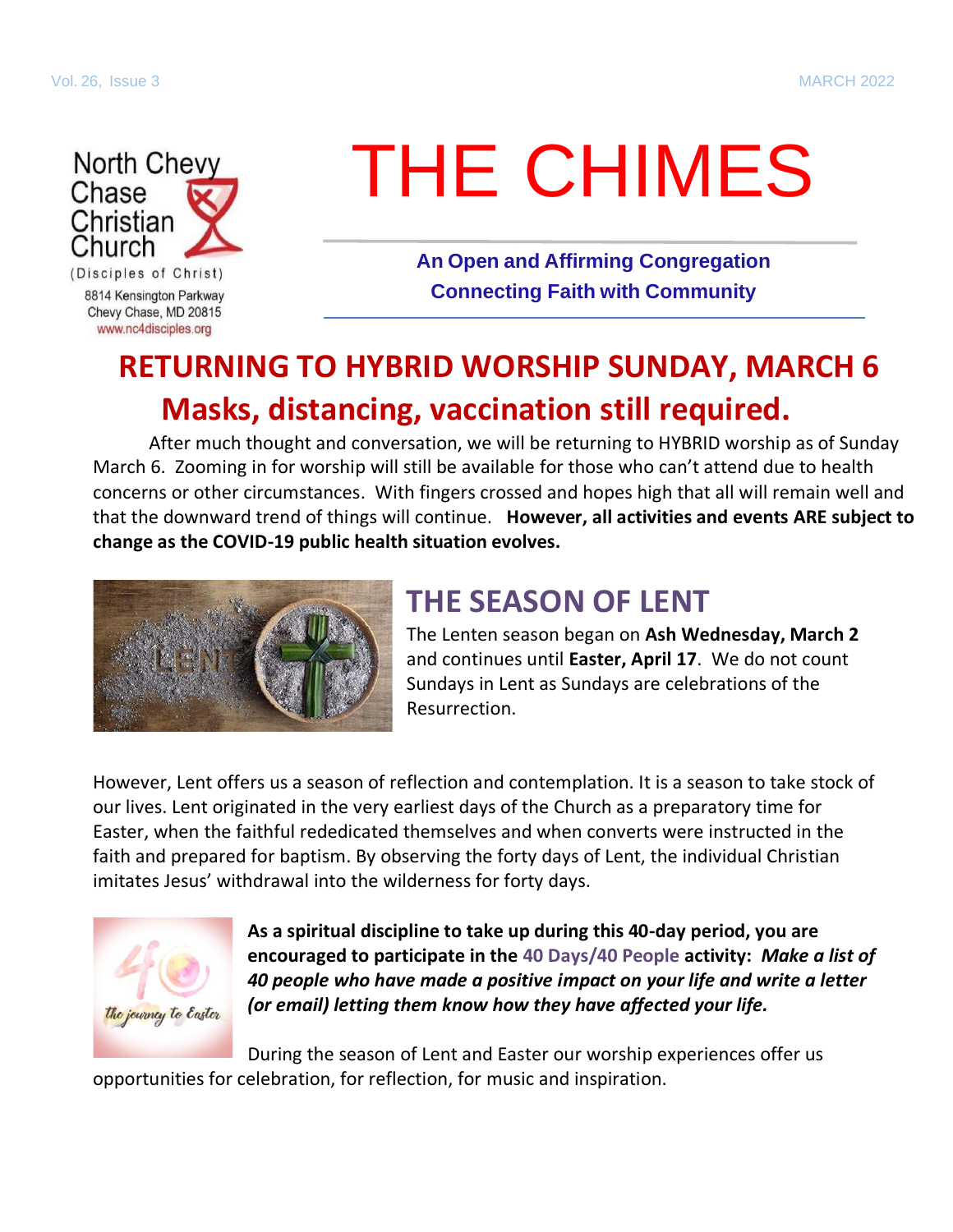

#### **2022 Lenten Devotional - Available March 6 (suggested contribution \$5)**

**From Chalice Press:** "In this new Lenten devotional, popular progressive Christian author John Pavlovitz once again takes us on a transformative spiritual journey. Like the human experience, the spiritual journey is not a level path. It is about the falling and the rising. We allow our hopes to rise when we are in the middle of the struggle. We wait for the sun to rise, knowing that joy comes in the morning. We rise to our feet after falling to our knees in desperate prayer. We rise when we are knocked from our feet, persistent in this. We rise to meet the coming day, knowing we are held by a Love that will have the last word."

**If you would like to have a devotional book mailed to you, please email [nc4pastor@gmail.com](mailto:nc4pastor@gmail.com) with your request.**



**LENTEN STUDY OPPORTUNITY: Streaming via Zoom, Tuesdays, 6:30 p.m. beginning Tuesday, March 8; viewing of video and discussion Sign up** [here](https://nc4disciples.us2.list-manage.com/track/click?u=6288ec387c19e05b3db8cdc15&id=c401029f6d&e=d821ba81a6) **to receive Zoom link.** [PROPHETIC VOICES:](https://nc4disciples.us2.list-manage.com/track/click?u=6288ec387c19e05b3db8cdc15&id=f9bce5587e&e=d821ba81a6) **[\(](https://nc4disciples.us2.list-manage.com/track/click?u=6288ec387c19e05b3db8cdc15&id=3ee7dc1a92&e=d821ba81a6)<https://vimeo.com/ondemand/propheticvoices/> Dietrich Bonhoeffer, Reinhod Niebuhr, Howard Thurman, Dorothy Day and Abraham Heschel**

"This Special Collection of five films is intended to represent what I like to think of as "narrative theology." Through the lives of these inspiring and courageous figures we are able to experience at a deeper level how they understood the God of their traditions, and how that guided both their private and public lives through some of the most turbulent events of the 20th century. - Martin Doblmeir (editor)

Go to<https://www.surveymonkey.com/r/FRZ6NHV> to let us know of your intention to participate.

## **WORSHIP IN MARCH**



**WEDNESDAY, March 2 – Noon**, **ZOOM Ash Wednesday Meditation** (with selfimposition of ashes for those who wish to participate)

**SUNDAY, MARCH 6 , Worship in the Style of Taizé- "The Time is Right"** Psalm 91:1-2, 9-16, Luke 4:1-13; Rev. Jennifer Butler will be joining us via Zoom after worship for a discussion on her book "Who Stole My Bible?"

**SUNDAY, MARCH 13 – "Mother Hen",** Psalm 27, Luke 13:31-35

**SUNDAY, MARCH 20 – "One Wild and Precious Life",** Psalm 63:1-8, Luke 13: 1-0

**SUNDAY, MARCH 27 – "Extravagant Grace",** Psalm 32, Luke 15:1-3, 11b-32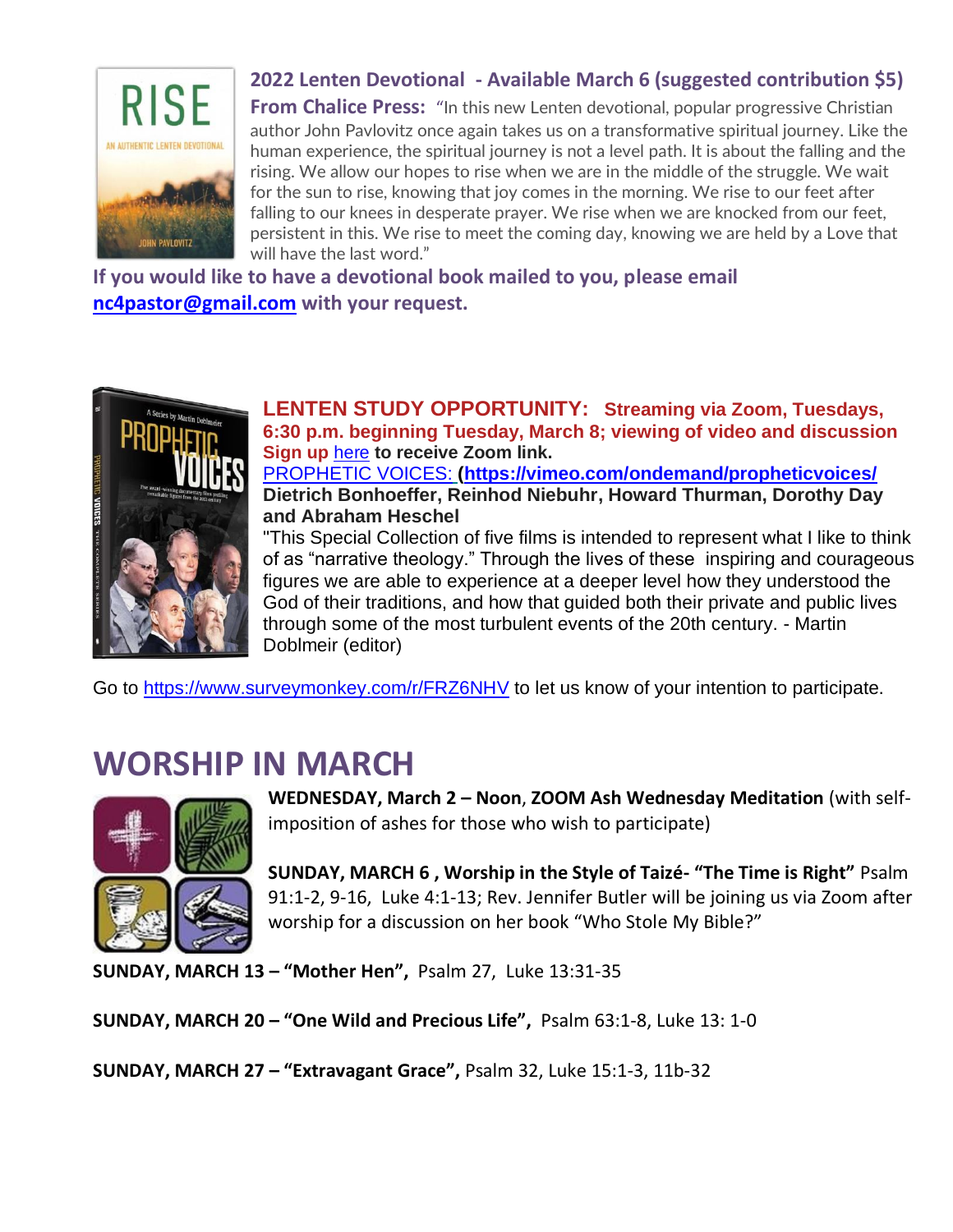#### **Palm Sunday, Holy Week and Easter Sunday**

Plans are still pending as to what will be offered this year, but information will be forthcoming via the weekly E-Minders and announcements.

Community Good Friday services will be listed on E-Minders as the information on those are available.

~ ~ ~ ~ ~ ~ ~ ~ ~ ~ ~ ~ ~ ~ ~ ~ ~ ~ ~ ~ ~ ~ ~ ~ ~ ~ ~ ~ ~ ~ ~ ~ ~ ~ ~ ~ ~ ~ ~ ~ ~



#### **ACCESS TO CHURCH FACILITIES**

When we start meeting in-person again, we will begin keeping all of the doors locked and access will be by password at either the Harlow Hall Entrance, the back sidewalk stair entrance, or the Main Glass-way door entrance. The Code that will allow you to enter the building will be mailed to you. Please keep it safely somewhere where you can refer to it if needed.



#### **SPECIAL GUEST, SUNDAY AFTER WORSHIP, MARCH 6**

**\_\_\_\_\_\_\_\_\_\_\_\_\_\_\_\_\_\_\_\_\_\_\_\_\_\_\_\_\_\_\_\_\_\_\_\_\_\_\_\_\_\_\_\_\_\_\_\_\_**

Several of us have been studying Rev. Jennifer Butler's book, ["Who Stole My](https://www.amazon.com/Who-Stole-Bible-Reclaiming-Scripture/dp/1735739200/ref%3Dsr_1_1?crid=36QTWVXK7GA6&keywords=Who%2BStole%2BMy%2BBible%3F&qid=1640627819&sprefix=who%2Bstole%2Bmy%2Bbible%2B%2Caps%2C162&sr=8-1) Bible?: [Reclaiming](https://www.amazon.com/Who-Stole-Bible-Reclaiming-Scripture/dp/1735739200/ref%3Dsr_1_1?crid=36QTWVXK7GA6&keywords=Who%2BStole%2BMy%2BBible%3F&qid=1640627819&sprefix=who%2Bstole%2Bmy%2Bbible%2B%2Caps%2C162&sr=8-1) Scripture as a Handbook for Resisting [Tyranny"](https://www.amazon.com/Who-Stole-Bible-Reclaiming-Scripture/dp/1735739200/ref%3Dsr_1_1?crid=36QTWVXK7GA6&keywords=Who%2BStole%2BMy%2BBible%3F&qid=1640627819&sprefix=who%2Bstole%2Bmy%2Bbible%2B%2Caps%2C162&sr=8-1), and Jennifer will be our special guest following Worship on Sunday, March 6. She will Zoom in with us for a discussion on the book, but we encourage all of our members who would like to sit in on the discussion to stay and have a chance to say "hello."

**~ ~ ~ ~ ~ ~ ~ ~ ~ ~ ~ ~ ~ ~ ~ ~ ~ ~ ~ ~ ~ ~ ~ ~ ~ ~ ~ ~** 



**SEARCH RESUMES FOR OFFICE/FACILITY MANAGER: W**e have resumed our search for a new Office/Facility Manager. If you know of someone looking for a part-time position (20 hrs.), the job description is posted on our website.

#### **BIRTHDAYS & NEWS**



March 10 Brandon Takang March 20 Roland Lippoldt March 22 Eric Pernell (staff) March 25 Dani Longo March 27 Karen Barnard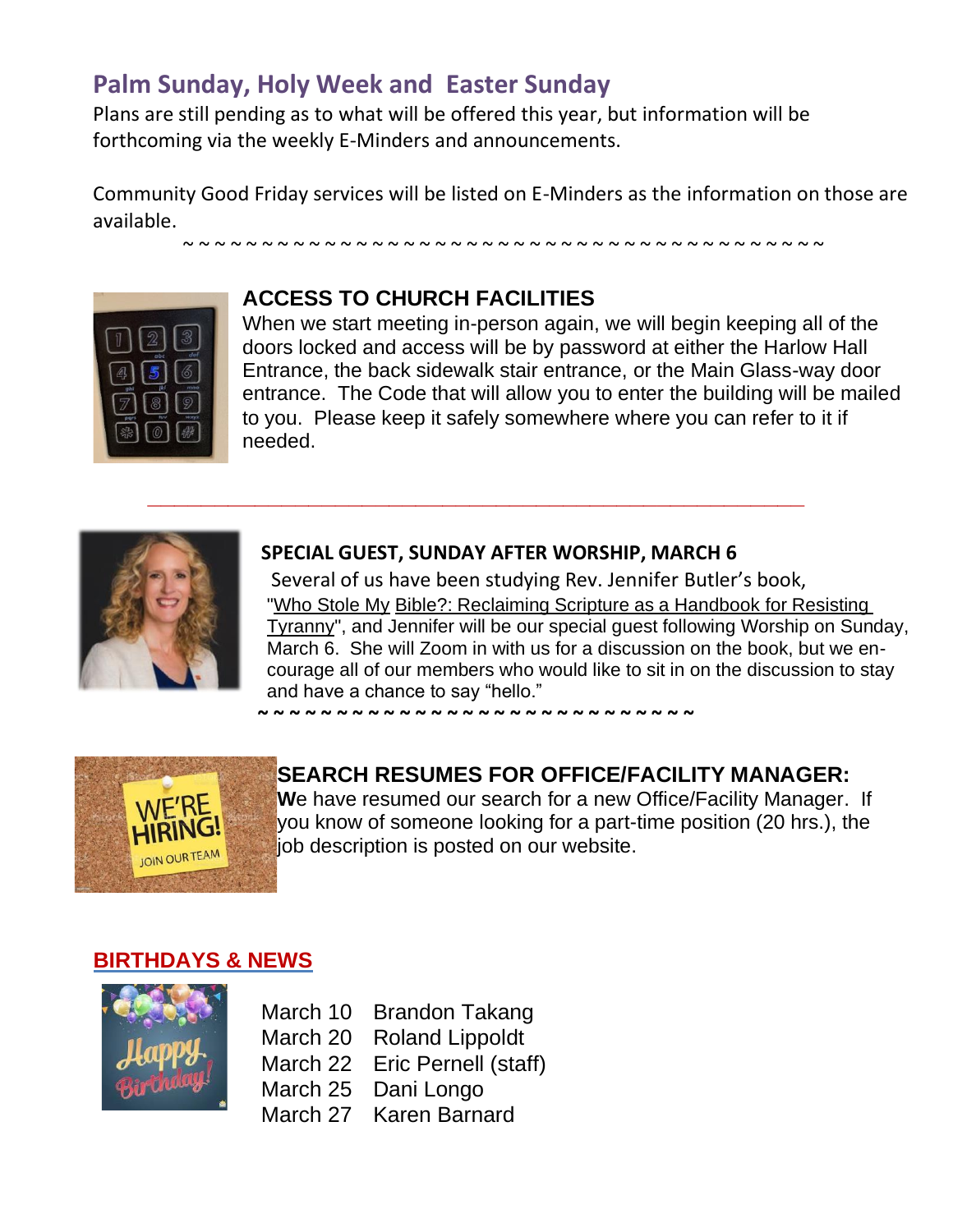

to the family of **Cleda "Peggy" Boulton**, in her death on February 13 at the age of 104. Services were held Sunday, February 27 at Hines-Rinaldi Funeral Home with Rev. Dr. Laird Thomason officiating. Peggy was a Charter Member



of North Chevy Chase Christian Church having come from the Columbia Heights Church; and sympathy also to **Dorothy Brown** in the death of her father, **Ed Brown.** Services are pending at The Interfaith Chapel of Leisure World, where Ed was a long-time member.

~ ~ ~ ~ ~ ~ ~ ~ ~ ~ ~



#### **SILVER SPRING LIBRARY SOON TO BE BRIGADIER GENERAL CHARLES MCGEE LIBRARY**

On Monday, Feb. 28, at 11 a.m. Montgomery County Executive Marc Elrich and Montgomery County Councilmember Will Jawando, Montgomery County Public Libraries Director Anita Vassallo, Montgomery

County Department of General Services Director David Dise, will join others in a ceremony to begin the renaming process of the Silver Spring Library to the **"Brigadier General Charles McGee Library."**

Because this is such a historic event, County Executive Elrich and Councilmember Jawando wanted to make sure that the signing ceremony took place during Black History Month. The Brothers of the local Alpha Phi Alpha Fraternity, Inc. chapter as well as national and regional officers will join us for the signing event. This ceremony is an important step in the process and there will be another event later this year when the building will officially be named. We hope you will join us for that event as well. Here is the address of the event:

Silver Spring Library [900 Wayne Ave, Silver Spring, MD 20910](https://www.bing.com/local?lid=YN873x2696124765844393331&id=YN873x2696124765844393331&q=Silver+Spring+Library&name=Silver+Spring+Library&cp=38.994869232177734%7e-77.02469635009766&ppois=38.994869232177734_-77.02469635009766_Silver+Spring+Library)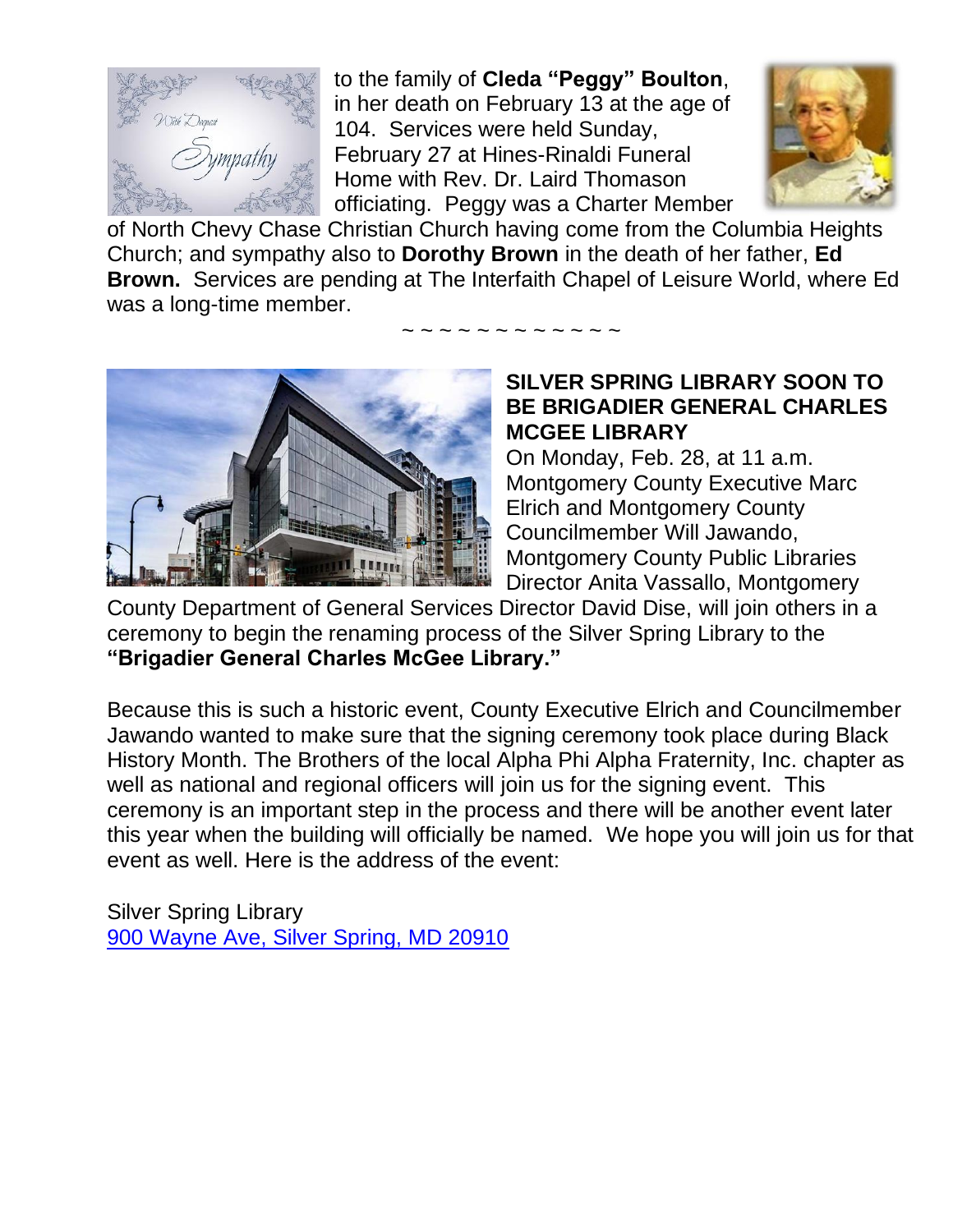#### **NEW CARPET INSTALLED IN THE OFFICE HALLWAY**



Just after the first of the year we were able to get new carpeting installed in our Office Hallway.

Although hard to distinguish in the photos, the carpet has flecks of blue and gray, and the cove molding is a blue/gray.



#### **~ ~ ~ ~ ~ ~ ~ ~ ~ ~ ~ ~ ~ ~ ~ ~ ~ ~ ~ ~ ~ ~ ~ ~ ~ ~ ~ ~ ~ ~ ~ ~ ~ ~ ~ ~ ~ ~ ~** CCCA REGIONAL NEWS

#### **Put it on Your Calendars!**

• **CCCA Women's Retreat** for Fri.- Sun., June 3-5, 2022, at Bethany Beach CC. The theme will be "Beauty from the Inside Out" with our keynote speaker Rev. Elizabeth Vandruff Baird.

#### • **[CCCA Campaign "More Than Enough!"](https://www.cccadisciples.org/news-announcements/2022/1/1/ccca-campaign-more-than-enough)**



**"More Than Enough!"** is an opportunity for you to help ensure that the Christian Church Capital Area will be served in the future by a Regional Minister on a FULL TIME basis, just as it has been in the past. Our Region consists of 40 congregations, thousands of church members, more than 100 clergy, many persons aspiring to

ordination/under-care status, numerous commissions and committees, and important relationships with the General Church, partner institutions, and ecumenical organizations. This comprehensive, vital ministry requires the oversight of an ordained professional who is devoted full time to the inherent responsibilities of spiritual leadership and management of the organization.

This special campaign is inspired by the message of the Apostle Paul in 2Cor 9:6-8 (Good News Bible): *" Remember that the person who plants few seeds will have a small crop; the one who plants many seeds will have a large crop. Each one should give, then, as he (she) has decided, not with regret or out of a sense of duty; for God loves the one who gives gladly. God is able to give you more than you need, so that you will always have all you need for yourselves and more than enough for every good cause."*

#### *PLEDGE* **[HERE](https://static1.squarespace.com/static/5768b756197aeab794b991f5/t/61d0c2ffc33bc733fbee3351/1641071359677/CCCA+More+Than+Enough+Pledge+Form+Revised.pdf) (Information and pledge forms are also available in the church office.)**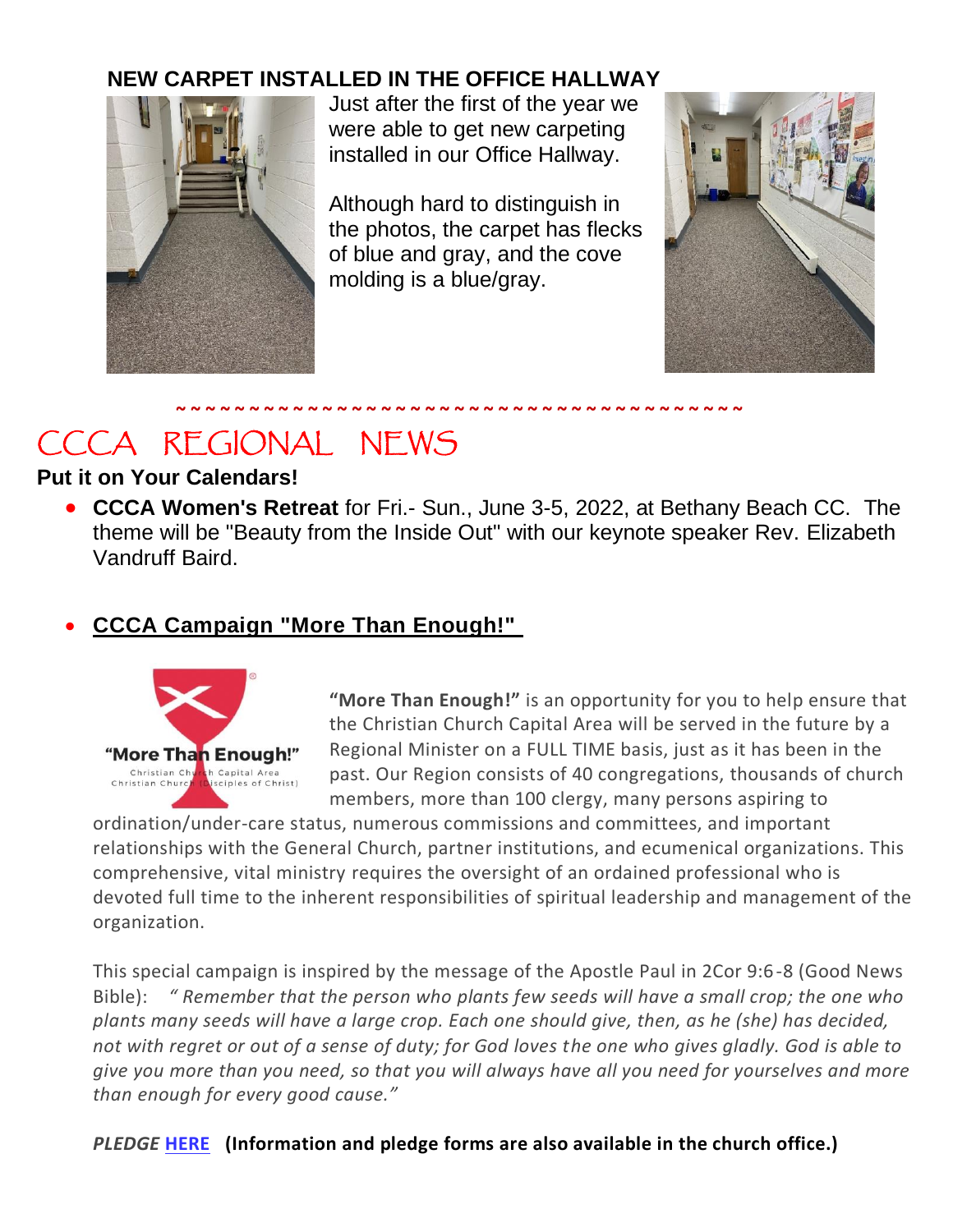| <b>MARCH 2022</b>                                                                                                                                                                                                                                          |                                                                                                               |                                                                                                                                                |                                                                                                                                                                                                                          |                                                                                                                                     |                                            |                                                                                                                  |
|------------------------------------------------------------------------------------------------------------------------------------------------------------------------------------------------------------------------------------------------------------|---------------------------------------------------------------------------------------------------------------|------------------------------------------------------------------------------------------------------------------------------------------------|--------------------------------------------------------------------------------------------------------------------------------------------------------------------------------------------------------------------------|-------------------------------------------------------------------------------------------------------------------------------------|--------------------------------------------|------------------------------------------------------------------------------------------------------------------|
| <b>SUNDAY</b>                                                                                                                                                                                                                                              | <b>MONDAY</b>                                                                                                 | <b>TUESDAY</b>                                                                                                                                 | <b>WEDNESDAY</b>                                                                                                                                                                                                         | <b>THURSDAY</b>                                                                                                                     | <b>FRIDAY</b>                              | <b>SATURDAY</b>                                                                                                  |
| RECURRING EVENTS LEGEND: CR-Community Room; HH-Harlow Hall; SANCT=Sanctuary; WL=Weir Lounge; MC=Memorial Chapel<br><b>CHURCH</b><br><b>EVENTS IN BOLD</b>                                                                                                  |                                                                                                               |                                                                                                                                                |                                                                                                                                                                                                                          |                                                                                                                                     |                                            |                                                                                                                  |
|                                                                                                                                                                                                                                                            |                                                                                                               | 1<br>10A: - Prayer<br>Group (Zoom)<br>7P - AA 12 Step<br>Players (CR)<br>7:30P - AA (HH)                                                       | <b>ASH</b><br>$\overline{2}$<br>WEDNESDAY<br>6A - Ken. Boot Camp<br>(HH)<br>8A - Boiler<br><b>Inspection</b><br>NOON-Ash Wed.<br><b>Zoom Meditation</b><br>6P - Gerrymanders<br>(HH)<br>7:30P - Gateway AA<br>(off-site) | 3<br>$5-9P$ - Jazz<br>Academy<br>(HH/Upstairs<br>Classroom)<br>$7:00P - AA 12$<br><b>Step Players</b><br>(CR)                       | $\overline{4}$<br>$6P - SHN$ (off<br>site) | 5<br>9:30A _ SHN (off<br>site)                                                                                   |
| 6<br>11A - Hybrid<br><b>Worship (Sanc.)</b><br><b>Rev. Jen Butler</b><br>conversation<br>12P-Rwandan<br>Prayer (Chapel)<br>1P - Rwandan<br>Worship (Sanc)                                                                                                  | $\overline{7}$<br>(Rev. Tatham's<br>Day Off)<br>6A - Ken. Boot<br>Camp (HH)<br>8:15 P - AA (HH)               | 8<br>10A: - Prayer<br>Group<br>(2oom)<br>6:30P-Prop.Voices<br><b>Video</b><br>7P - AA 12 Step<br>Players (CR)<br>7:30P - AA (HH)               | 9<br>6A - Ken. Boot Camp<br>(HH)<br>6P - Gerrymanders<br>(HH)<br>7:30P - Gateway AA<br>(off-site)                                                                                                                        | 10<br>$5-9P$ - Jazz<br>Academy<br>(HH/Upstairs<br>Classroom)<br>$7:00P - AA 12$<br><b>Step Players</b><br>(CR)                      | 11<br>6P-SHN (off<br>site)                 | 12<br>$9:30A - SHN$ (off<br>site)                                                                                |
| 13 DAYLIGHT<br><b>SAVINGS TIME</b><br>11A - Hybrid<br><b>Worship (Sanc.)</b><br>12P-Rwandan<br>Prayer (Chapel)<br>1P - Rwandan<br>Worship (Sanc)<br>1P - MUM Pantry<br>(off site)<br>$3:30-9:30P -$<br>Wash. Cons. Of<br><b>Music Concert</b><br>(Sanc/HH) | 14<br>(Rev. Tatham's<br>Day Off)<br>6A - Ken. Boot<br>Camp (HH)<br>8:15 P - AA (HH)                           | $\overline{15}$<br>10A: - Prayer<br>Group<br>(2oom)<br>6:30P-Prop.Voices<br><b>Video</b><br>7P - AA 12 Step<br>Players (CR)<br>7:30P - AA (HH) | 16<br>6A - Ken. Boot Camp<br>(HH)<br>6P - Gerrymanders<br>(HH)<br>6P - SHN Purim Spiel<br>(off site)<br>7:30P - Gateway AA<br>(off-site)                                                                                 | 17 ST.<br>PATRICT'S DAY<br>$5-9P$ - Jazz<br>Academy<br>(HH/Upstairs<br>Classroom)<br>$7:00P - AA 12$<br><b>Step Players</b><br>(CR) | 18<br>$6P - SHN$ (off<br>site)             | 19<br>$9:30A - SHN$ (off<br>site)<br>12:30P - Heritage<br>Sign. Chorale Party<br>(portico at front of<br>church) |
| 20<br>11A - Hybrid<br><b>Worship (Sanc.)</b><br>12P-Rwandan<br>Prayer (Chapel)<br>1P - Rwandan<br>Worship (Sanc)                                                                                                                                           | 21<br>(Rev. Tatham's<br>Day Off)<br>6A - Ken. Boot<br>Camp (HH)<br>$6:30P - NCOS$<br>(CR)<br>8:15 P - AA (HH) | 22<br>10A: - Prayer<br>Group<br>(Zoom)<br>6:30P-Prop.Voices<br><b>Video</b><br>7P - AA 12 Step<br>Players (CR)<br>7:30Р - АА (НН)              | 23<br>6A - Ken. Boot Camp<br>(HH)<br>$9A-3P-$<br>Needlechasers (HH)<br>6P - Gerrymanders<br>(HH)<br>7:30P - Gateway AA<br>(off-site)                                                                                     | 24<br>$5-9P$ - Jazz<br>Academy<br>(HH/Upstairs<br>Classroom)<br>$7:00P - AA 12$<br><b>Step Players</b><br>(CR)                      | 25<br>$6P - SHN$ (off<br>site)             | 26<br>$9:30A - SHN$ (off<br>site)                                                                                |
| 27<br>11A - Hybrid<br><b>Worship (Sanc.)</b><br>12P-Rwandan<br>Prayer (Chapel)<br>1P - Rwandan<br>Worship (Sanc)                                                                                                                                           | 28<br>(Rev. Tatham's<br>Day Off)<br>6A - Ken. Boot<br>Camp (HH)<br>8:15 P - AA (HH)                           | 29<br>10A: - Prayer<br>Group<br>(2oom)<br>6:30P-Prop.Voices<br><b>Video</b><br>7P - AA 12 Step<br>Players (CR)<br>7:30Р - АА (НН)              | 30<br>6A - Ken. Boot Camp<br>(HH)<br>$9A-3P-$<br>Needlechasers (HH)<br>6P - Gerrymanders<br>(HH)<br>7:30P - Gateway AA<br>(off-site)                                                                                     | 31<br>$5-9P$ - Jazz<br>Academy<br>(HH/Upstairs<br>Classroom)<br>$7:00P - AA 12$<br><b>Step Players</b><br>(CR)                      |                                            |                                                                                                                  |